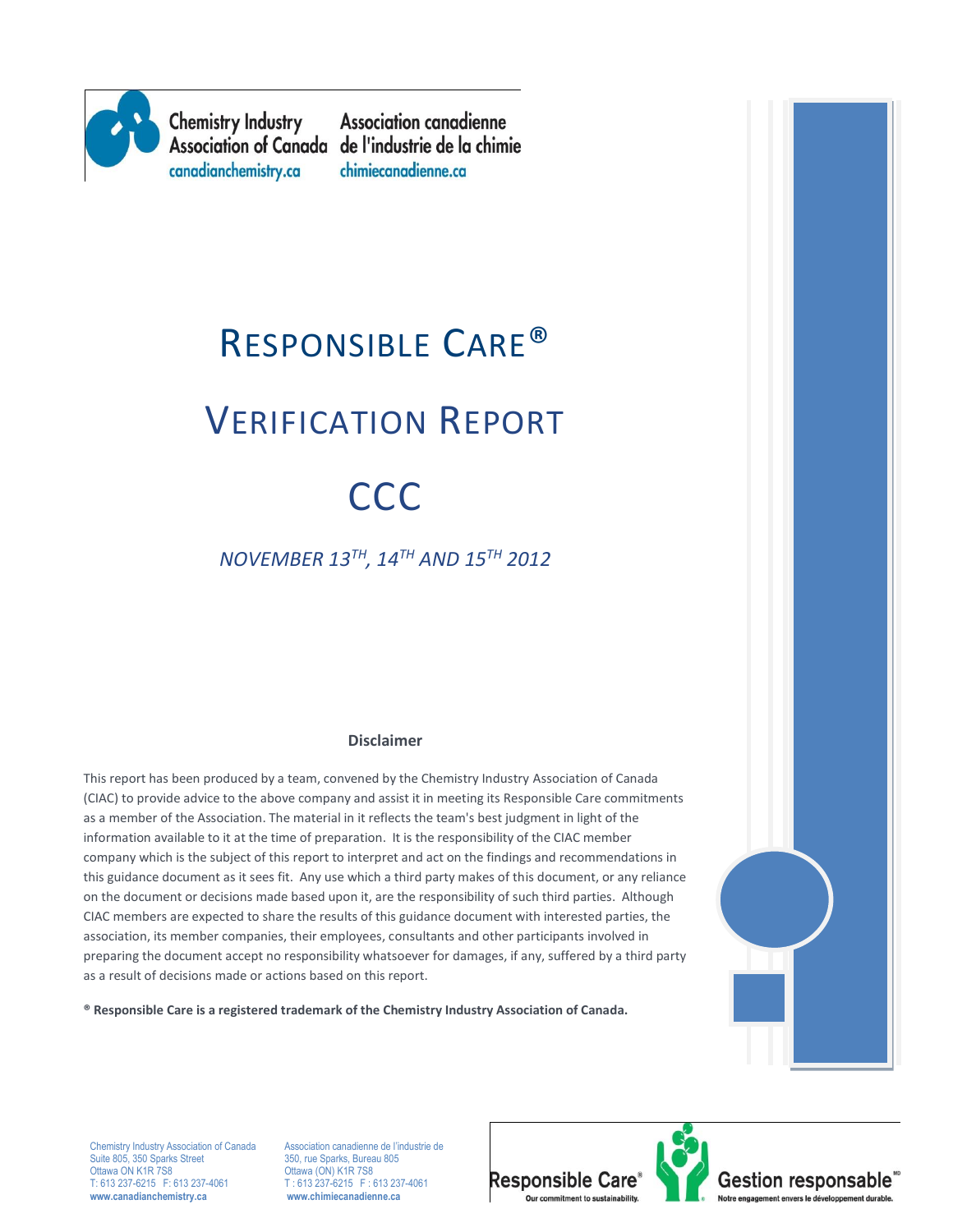# EXECUTIVE SUMMARY

This report documents the observations and conclusions of the independent verification team tasked with conducting a Responsible Care Verification of CCC. The verification was undertaken on November 13<sup>th</sup>, 14<sup>th</sup> and 15<sup>th</sup> 2012 and included team visits to the Mississauga Corporate offices and the Elmira ON manufacturing site. The verification team also conducted interviews with other company personnel and external stakeholders at locations the team was unable to visit. This was the sixth Responsible Care verification completed for CCC. The last verification was completed on November 13<sup>th</sup> 2009.

While considering all aspects of the Responsible Care Commitments during this verification the team placed an emphasis on conducting an in-depth examination of company management systems related to the 2010 codes of practice, specifically the Stewardship and Accountability codes, as these codes support the verification focus areas identified by the CIAC. There were not any additional focus areas identified by the verification team or the company during the planning stages of the verification.

The team consensus was that CCC, and parent company CCC, are a very progressive company in the application of the Responsible Care® Commitments and Principles for Sustainability. The report will list one Finding Requiring Action pertaining to a formal process for selection and assessment of waste carriers. The report will also contain four improvement opportunities, five works in progress and six successful practices.

As a result of the examination conducted, the verification team is of the opinion that the Responsible Care Ethic and Principles for Sustainability are guiding company decisions and actions, and that a selfhealing management system is in place to drive continual improvement. The team believes that the company is capable of responding to the range of Findings Requiring Action identified during the verification - summarized below and discussed in detail in the report. The verification is complete and no further involvement is required by the verification team.

Signed: Cameron D. Dillabough Verification Team Leader Date: December 9, 2012

For more information on this or a previous Responsible Care Verification Report, please contact your local company site or the company's overall Responsible Care coordinator:

**Marty Byron Director, Responsible Care® & Sustainability Tel: 604 523 3260 Email: [marty.byron@ccc-group.com](mailto:marty.byron@ccc-group.com)**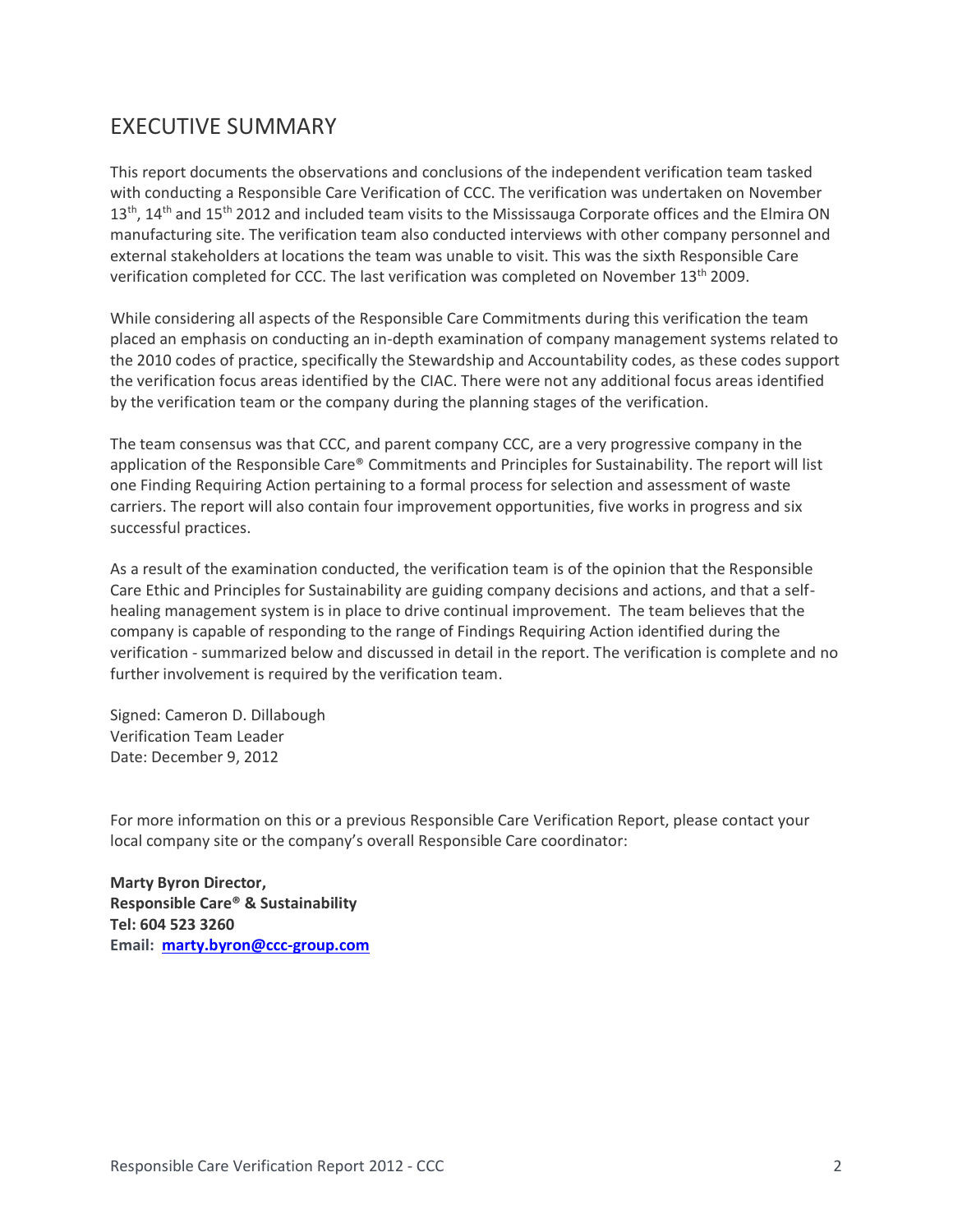## SUMMARY OF VERIFICATION TEAM OBSERVATIONS

#### **Findings Requiring Action**

**1. It is a finding requiring action that the company application of the Operations Code and the Stewardship Code are not sufficiently guided by the commitment to ensure that there are defined criteria for the selection and use of waste carriers and assessing other parties performance at planned intervals. Reference OP69, ST116, 117 & 118.**

#### **Works in Progress**

**1. Site worst case scenarios for Woolwich CAER Group industries have been reviewed by the local CAER group. The CCC site is in the process of developing appropriate site emergency response procedures relative to such external worst case scenarios that could affect CCC site employees.**

**2. The company is currently developing a site Visitor and New Contractor introduction and safety audio-visual presentation and the team encourages the company to include Responsible Care® and sustainability messages.** 

**3. The Company has plans to revise or renew the present Service Provider Protocol to reflect the different product management requirements for various product end uses such as "Food Grade" and "Technical Grade".**

**4. The Company plans to implement an environmental management system to all locations not presently ISO 14000 certified.**

**5. Continuing work on five improvement opportunities (OFI) from the 2009 report will be recorded as "works in progress" in the 2012 report. OFI# 13 an improved contractor management system,(replacement of current "Main Boss" software) OFI#16 a corporate wide Crisis Management System, OFI#22 a management system to apply Responsible Care® criteria to product and raw material marine shipments from off-shore suppliers, OFI#30 an improved industrial hygiene management system and OFI#40 application of product stewardship criteria that are now part of the 2010 Protocol for the Product Stewardship Code.**

#### **Improvement Opportunities**

**1. There is an opportunity for improvement to formalize CCC commitment and activity in relation to Social Responsibility. The team believes the development and implementation of a formal policy consistent with the expectations contained in Appendix A of the Commitments would be a good starting point. The team would also recommend the formalized commitment be incorporated into the Company's website profile.**

#### **2. There is an opportunity for improvement to revise the Corporate Guiding Principles to specifically reference the protection of employees and public stakeholders.**

**3. There is an opportunity for improvement to formalize the document entitled "Evaluation of Chemical Suppliers from Developing Countries" and develop the appropriate supporting policies and procedures.**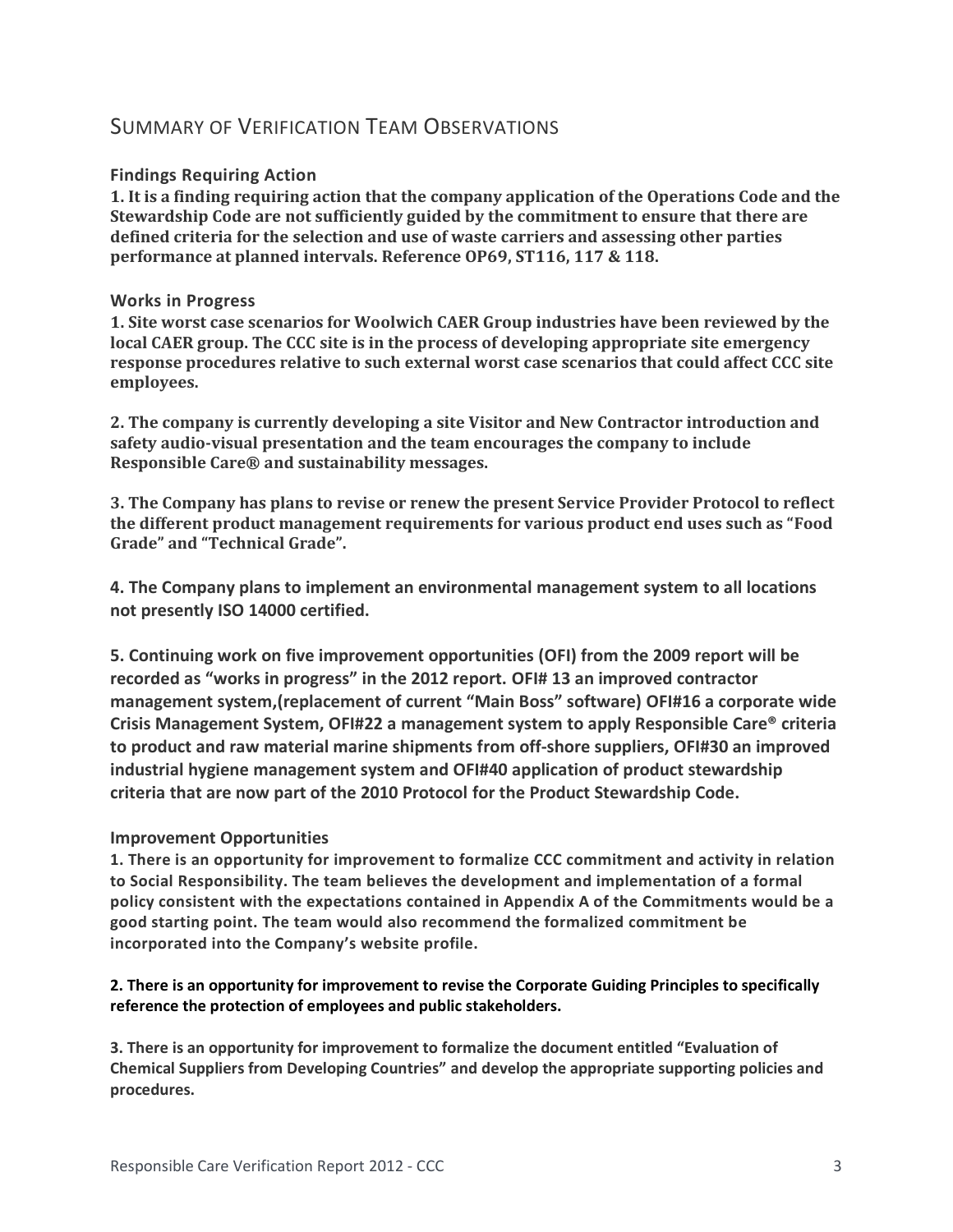**4. There is an opportunity for improvement during the "PLAN" step in the management cycle to more clearly define the process of benchmarking during the development of improvement goals and objectives. (Section F, Benchmark and Collective Expectations).** 

#### **Successful Practices**

**1. CCC has developed a Product Stewardship management system called ECCCO Products whereby alternative more sustainable and environmentally friendly products and raw materials are proactively identified and presented to customers as a product or raw material replacement alternative.** 

**2. CCC has developed a Product Stewardship management system whereby the company identifies, on behalf of the customer, appropriate waste disposal methodology for wastes or outdated products.**

**3. The CCC Elmira site in conjunction with the Woolwich CAER group conducted community surveys at two local supermarkets to determine the level of emergency response knowledge of area residents as a method of determining the effectiveness of recent community risk communication initiatives.**

**4. The CCC Delta BC location approached a member of a local environmental NGO about becoming a community representative for dialogue purposes. The resulting relationship has benefited both parties with each supporting Responsible Care® and local fundraising initiatives.**

**5. CCC has converted their product transfer line systems, where applicable, to a nitrogen purge process that eliminates the need for solvent flushes.**

**6. CCC has in place a very progressive fleet management system that focuses on regular improvements and upgrades to reduce the carbon foot print of their transportation fleet.**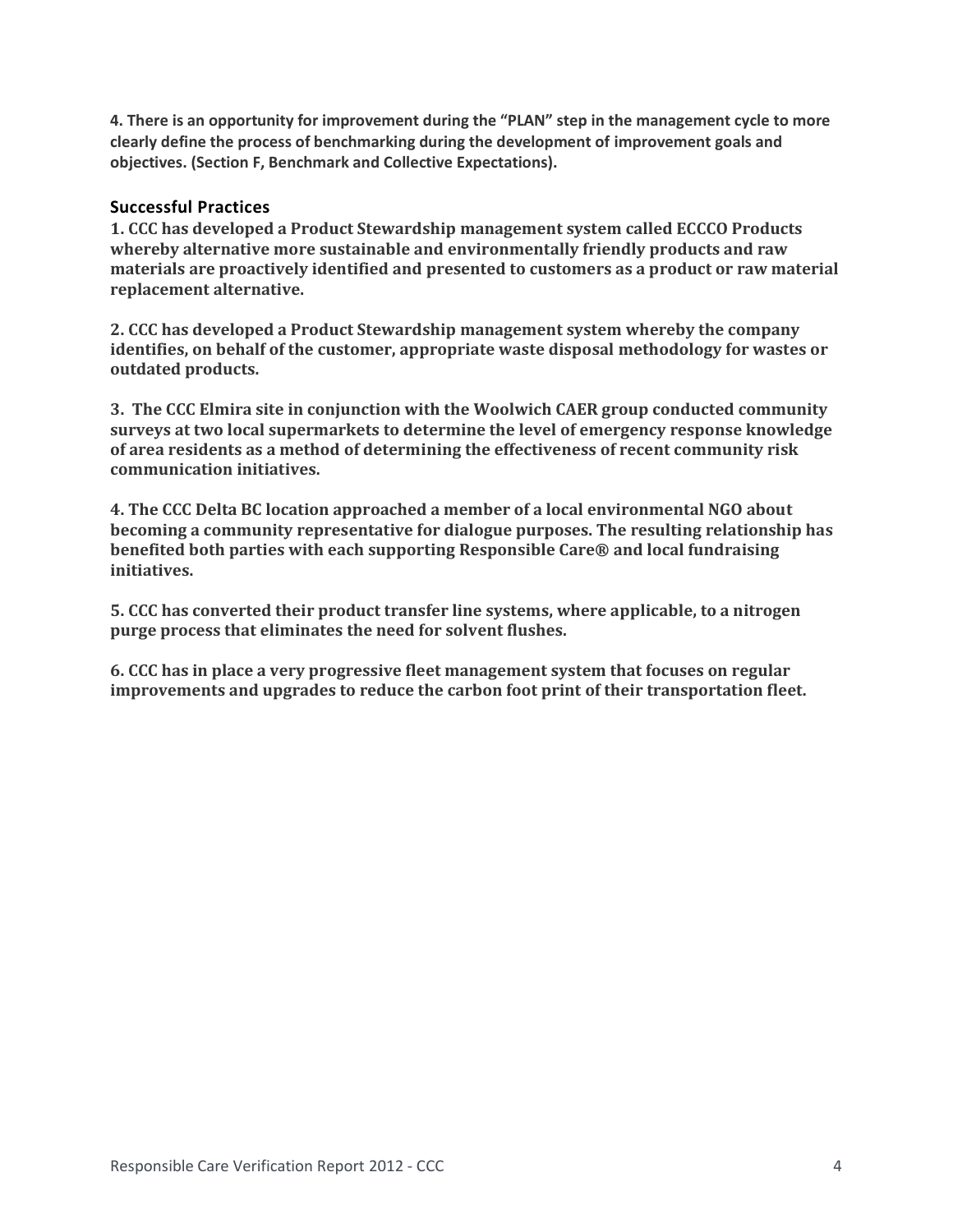# 1. INTRODUCTION

## 1.1 About Responsible Care Verification

As a member of the Chemistry Industry Association of Canada (CIAC), the most senior executive responsible for CCC operations in Canada attests annually to CIAC and its peers that the company's operations conform to the expectations contained in the Responsible Care Commitments and are guided by *Responsible Care Ethic and Principles for Sustainability*.

#### *The Responsible Care® Ethic and Principles for Sustainability*

*We are committed to do the right thing, and be seen to do the right thing.*

*We dedicate ourselves, our technology and our business practices to sustainability - the betterment of society, the environment and the economy. The principles of Responsible Care® are key to our business success, and compel us to*:

- work for the improvement of people's lives and the environment, while striving to do no harm;
- be accountable and responsive to the public, especially our local communities, who have the right to understand the risks and benefits of what we do;
- take preventative action to protect health and the environment;
- innovate for safer products and processes that conserve resources and provide enhanced value;
- engage with our business partners to ensure the stewardship and security of our products, services and raw materials throughout their life-cycles;
- understand and meet expectations for social responsibility;
- work with all stakeholders for public policy and standards that enhance sustainability, act to advance legal requirements and meet or exceed their letter and spirit;
- promote awareness of Responsible Care, and inspire others to commit to these principles.

As an element of this commitment to Responsible Care, CCC must, every three years, participate in an external verification intended to:

- 1. Provide the Executive Contact with an external perspective when assessing if the company is indeed meeting the intent of the Responsible Care Commitments, along with advice on areas that may require attention;
- 2. Identify opportunities for assisting the company when benchmarking its own practices and performance against those of its peers, thus supporting continual improvement;
- 3. Contribute to the credibility of Responsible Care amongst company personnel and stakeholders, as well as the stakeholders of the broader industry;
- 4. Identify successful company practices that can be promoted to peers in the CIAC membership; and
- 5. Support the identification of areas of common weakness so that collective tools and guidance can be developed to improve performance in those areas across the CIAC membership.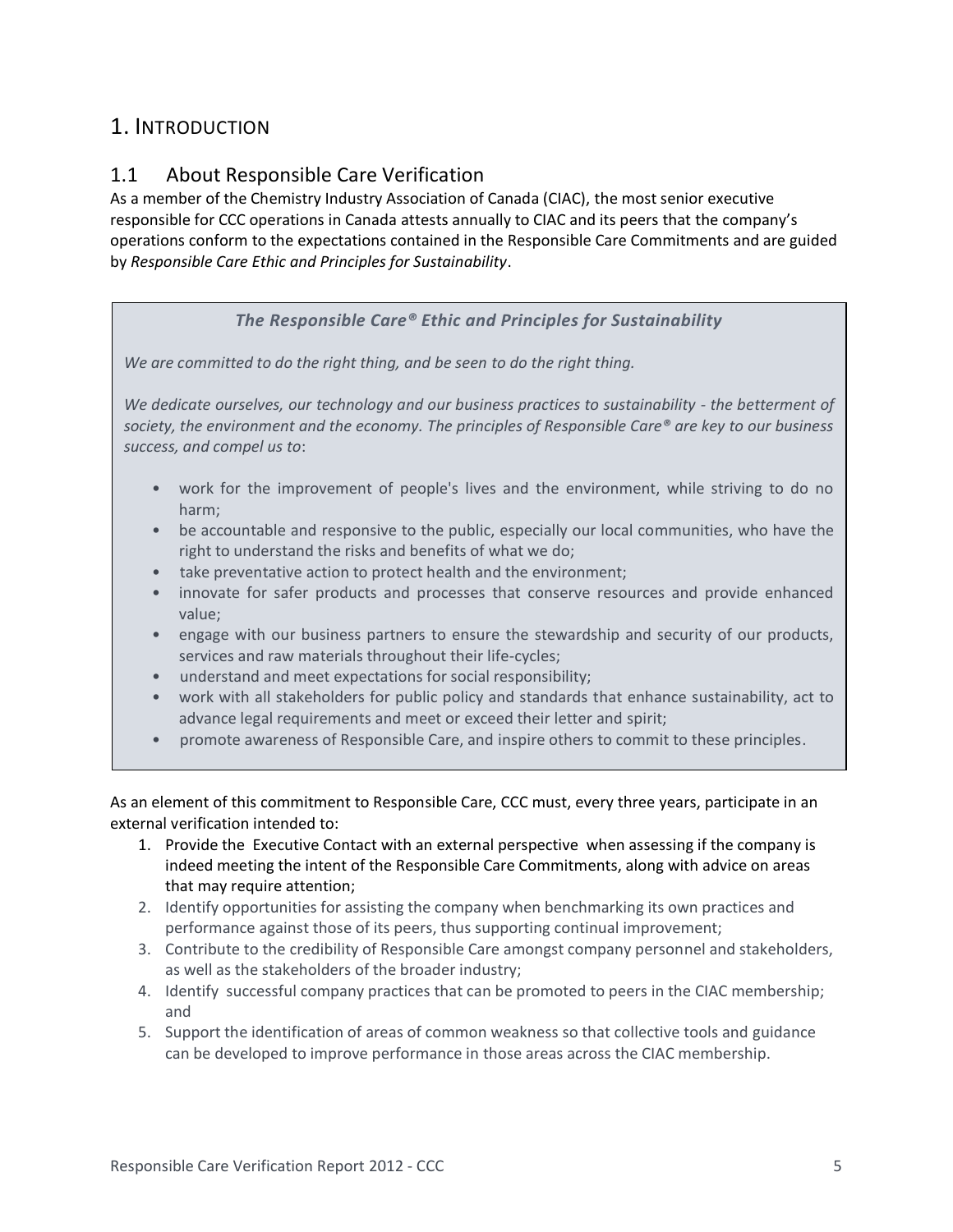Verification is conducted according to a common protocol, developed by the association's members and others, including several critics of the chemical industry. The verification is conducted by a team consisting of:

- Knowledgeable industry experts with experience in Responsible Care;
- A representative of the public at large (usually with a public interest background and with experience in Responsible Care gained from serving on the CIAC's National Advisory Panel) and
- One or more representatives of the local communities where the company's facilities are located.

Once completed, the Verification Report is made publicly available through the CIAC website [\(www.canadianchemistry.ca\)](http://www.canadianchemistry.ca/). CCC is also expected to share the report with interested persons in its communities and other stakeholders as part of its ongoing dialogue processes.

Additional information on Responsible Care and / or the verification process can be found at the CIAC website [www.canadianchemistry.ca,](http://www.canadianchemistry.ca/) or by contacting the Responsible Care staff at CIAC at [glaurin@canadianchemistry.ca](mailto:glaurin@canadianchemistry.ca) or (613) 237-6215 extension 233.

## 1.2 About CCC

CCC Sulphur Products is a wholly owned subsidiary of CCC (Canada Colors and Chemicals Limited), which is one of the largest independently owned distributors in Canada and the tenth largest distributor in North America. The company headquarters are located in Toronto Ontario with distribution sites in; Brampton and Windsor ON, Montreal PQ, Edmonton and Calgary AB and Vancouver BC. There are also manufacturing sites in Elmira ON (CCC Sulphur Products) and Colborne ON (CCC Plastics). The Company was founded by Mr. R.R. Carr-Harris in 1920, and the company's growth over the past many years has been built on strong customer service, quality assurance and Responsible Care. The company currently employs 323 employees. Early in 2012 the company completed a rebranding process and are now known as CCC.

For further information please access the company website. [www.ccc-group.com](http://www.ccc-group.com/)

## 1.3 About This Verification

The verification of CCC was conducted on November 13<sup>th</sup>, 14<sup>th</sup> and 15<sup>th</sup> 2012 and included team visits to The Mississauga Corporate offices and the Elmira manufacturing site. The verification team also conducted interviews with other company personnel and external stakeholders at locations the team was unable to visit. During the course of the verification, the team had the opportunity to interact with a wide range of company personnel, as well as stakeholders external to the company. Attachment 2 contains a list of those individuals interviewed and their affiliations.

| <b>Name</b>    | <b>Affiliation</b> | Representing                    |  |
|----------------|--------------------|---------------------------------|--|
| Cam Dillabough | <b>CIAC</b>        | Team Leader                     |  |
| Jim Wakefield  | <b>CIAC</b>        | Public-At-Large Verifier        |  |
| Ruby Weber     | Elmira ON resident | <b>Community Representative</b> |  |
| Brenda Lorenz  | <b>CIAC</b>        | Verification process observer   |  |

This was the sixth verification exercise completed for CCC. The last verification was completed on November 13th 2009. The verification team was comprised of the following individuals.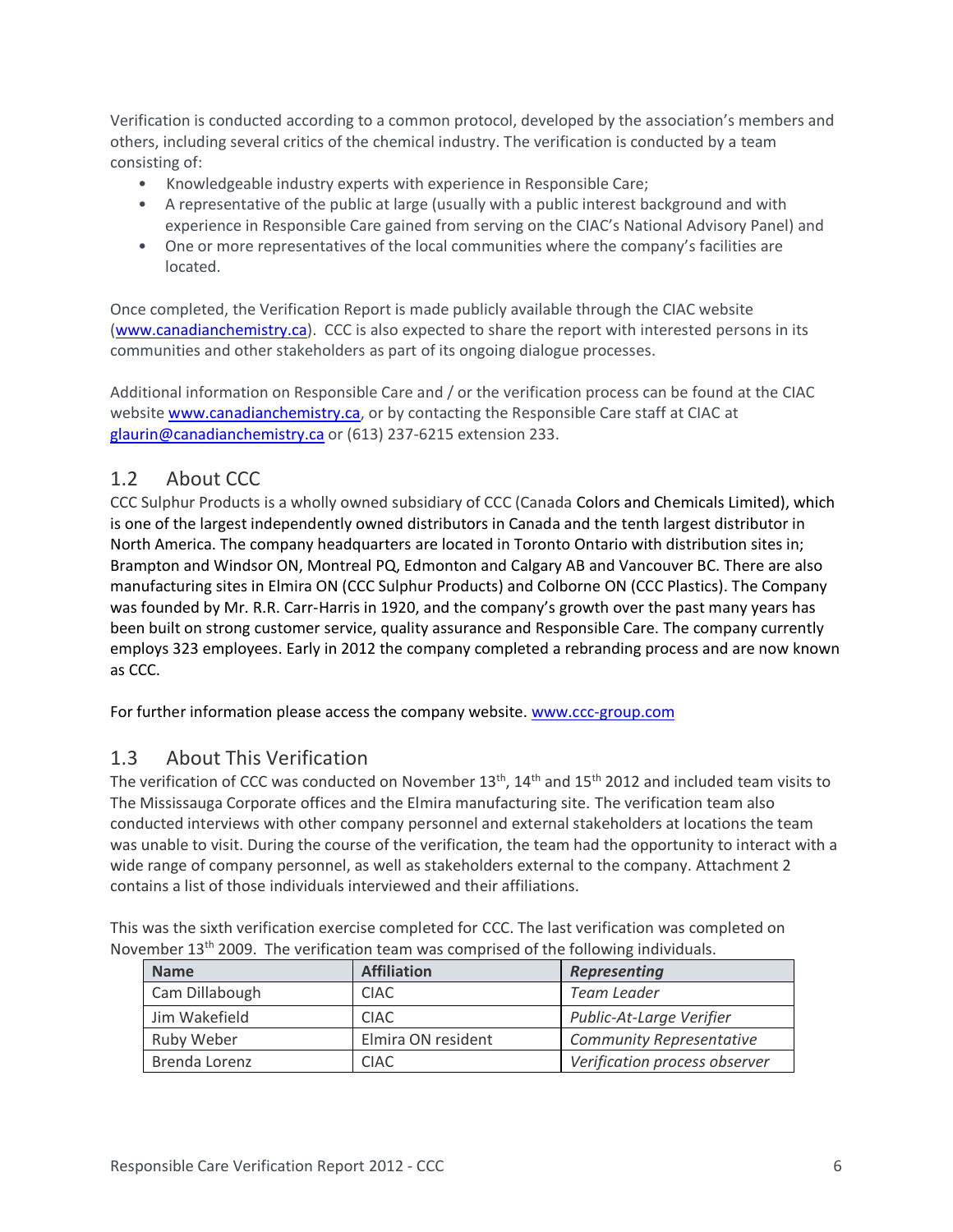# 2. TEAM OBSERVATIONS CONCERNING THE RESPONSIBLE CARE COMMITMENTS (CODES AND BENCHMARK AND COLLECTIVE EXPECTATIONS)

During the verification of CCC, the verification team looked for evidence that the company was addressing the expectations documented in the Responsible Care Commitments (152 code elements plus 28 benchmark and collective expectations). While considering all aspects of the Responsible Care Commitments during the verification, the team placed an emphasis on conducting a more in-depth examination of certain company aspects identified by the company or the team. These were related to:

#### **There were not any specific focus areas identified by the team or requested by the Company.**

In communicating its observations, the verification team will make repeated reference to the following categories of observations:

- 1. **Findings Requiring Action** document instances where the verification team observes specific company actions (or the absence of company actions) which are inconsistent with the detailed codes and benchmark and collective expectations contained in the Responsible Care Commitments. Where possible, the verification team will communicate, based on their experience and judgment, why it is inconsistent and how the observation relates back to a possible gap in the expected management system and / or the ethic and principles underpinning company actions. The team may also provide advice on how the situation might be responded to.
- 2. **Works in Progress** document instances where the verification team has observed the company selfinitiating actions in response to identified gaps and deficiency arising from other internal or external audit and review activities, or where the company has self-initiated important improvement opportunities.
- 3. **Successful Practices** document instances where the team believes the company has taken actions that strongly support sustained excellence in performance, and which should be communicated throughout the CIAC membership.
- 4. **Improvement opportunities** identify instances where the verification team has observed company actions and decision making as being largely consistent with the expectations detailed in the Responsible Care Commitments, but for which the team is of the opinion that the company could support further improvement by considering alternate or additional benchmarks when undertaking its planning and decision making.

The verification team's observations of how the company has addressed the Responsible Care Commitments are as follows:

## 2.1 Team Observations Concerning Operations Code

## **2.1.1 Design and Construction of Facilities and Equipment**

The Company has management systems in place to meet or exceed expectations in these code areas. The Company does not maintain a dedicated project engineering function and large projects are contracted to third party engineering groups. Design and Construction Responsible Care® expectations are addressed during the new project design stage. The Company recently reorganized upper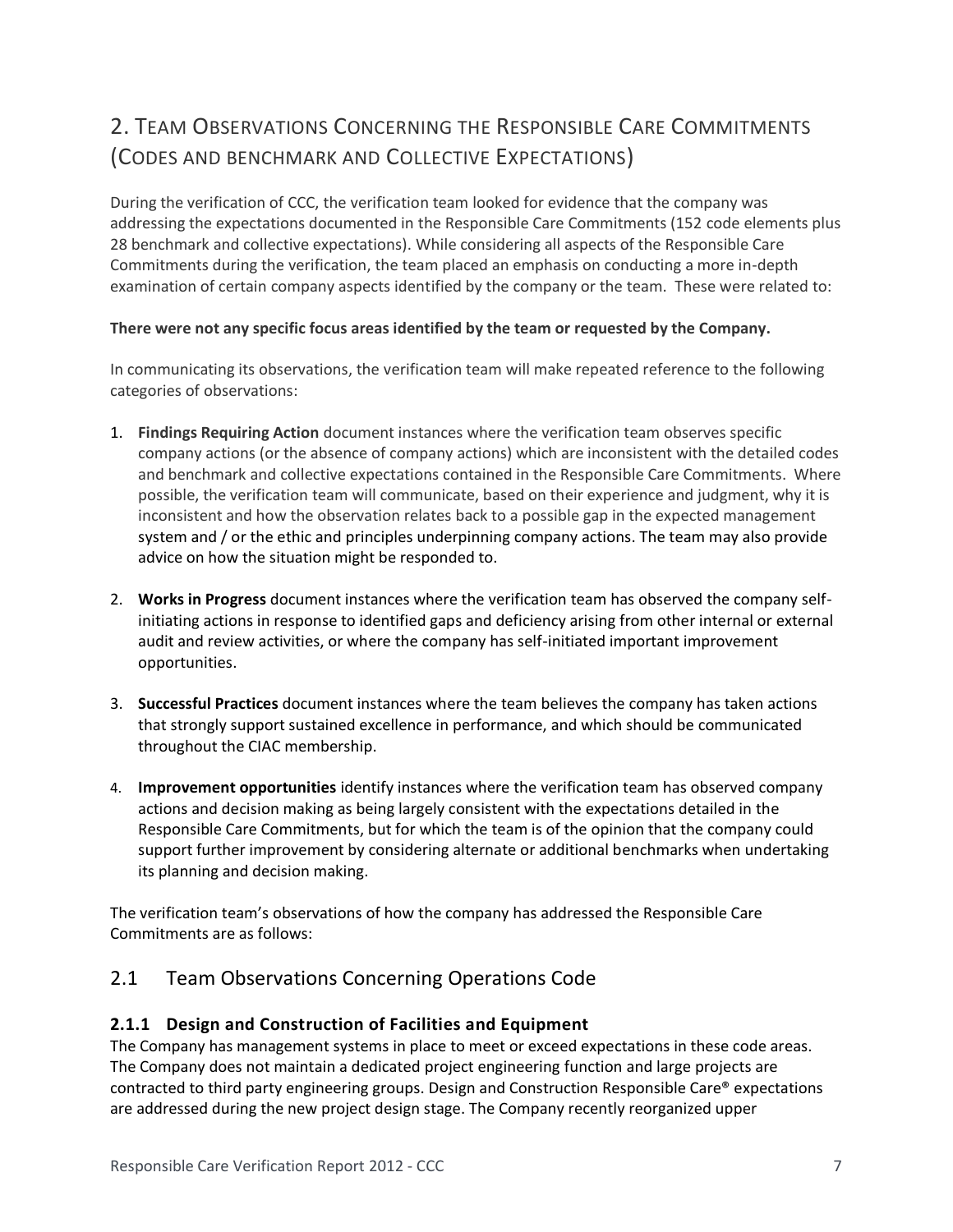management and it is the opinion of the verification team that this new management structure will aid in fulfilling the requirements of this code section.

#### **2.1.2 Operations Activities**

The Company has two distinct operational arms one being warehousing and distribution and the other being manufacturing. In addition to the Responsible Care® and ISO programs, the larger warehousing and distribution arm is also managed through the Responsible Distribution group. There is appropriate overlap of management control activities to comply with the Operations Activities code expectations.

#### **2.1.3 Safety and Security**

The Company has appropriate management systems in place to support their Responsible Care® commitment in this area. Site vulnerability assessments were completed as required by the CIAC and the company had been certified, through third party security audits, as complying with the Customs-Trade Partnership Against Terrorism (C-TPAT, a United States requirement) and Partners in Protection. (a Canadian requirement)

As described in the company Responsible Care® Management systems, edition 2, there are annual targets for improving safety performance. The company also has in place leading safety performance indicators such "First Time Safe" and "Job Safety Observation". The company has a corporate management system for identifying and reporting incidents and accidents including root cause investigations. There is also a company wide electronic reporting database that is utilized to ensure that identified actions related to accidents and incident investigation become part of the Company Safety Management System. The Company's total recordable injury and severity rate indices are below the average for their CIAC industry group. It is noteworthy that the Elmira site had worked 6460, or 17.6 years without a lost time injury at the time of this report. A follow-up item listed two works in progress pertaining to this section. One is the need for the Elmira site to update site emergency response procedures based on updated worst case scenarios from neighbouring industries and the second is a plan to develop a new visitor and contractor introduction and safety audio-visual.

The team also has a comment based on interviews at the visitation site. Several CCC sites maintain relatively small hourly employee staffing numbers. The team would recommend the company develop ways where it could improve involvement of the hourly staff in the Safety Management System. Suggested methods could be planned external training as appropriate, involvement in, or review of, accident investigations, hazard reviews, and interface with larger facilities that have a full complement Joint Health and Safety Committee.

## **2.1.4 Environmental Protection**

The Environmental Protection section of the Operations Code focuses on emissions and waste reduction, handling, treatment and disposal of wastes and resource conservation. The Company has appropriate management systems to address the focus of this code element. At the Elmira facility a certified ISO 14001 environmental management system is in place and there are plans to introduce a Company-wide environmental management system, based on ISO 14001 criteria, in 2013. The Company also maintains an electronic intranet site that identifies all company site environmental improvement initiatives as a method of generating ideas throughout the Company. Some noteworthy projects have been a ninety five percent reduction in sulphur dioxide emissions at Elmira site and brokering customer waste and out of date products to waste disposal companies. The team has listed as a finding requiring action the need for a formal management system to assess waste contractors transporting from the generating sites.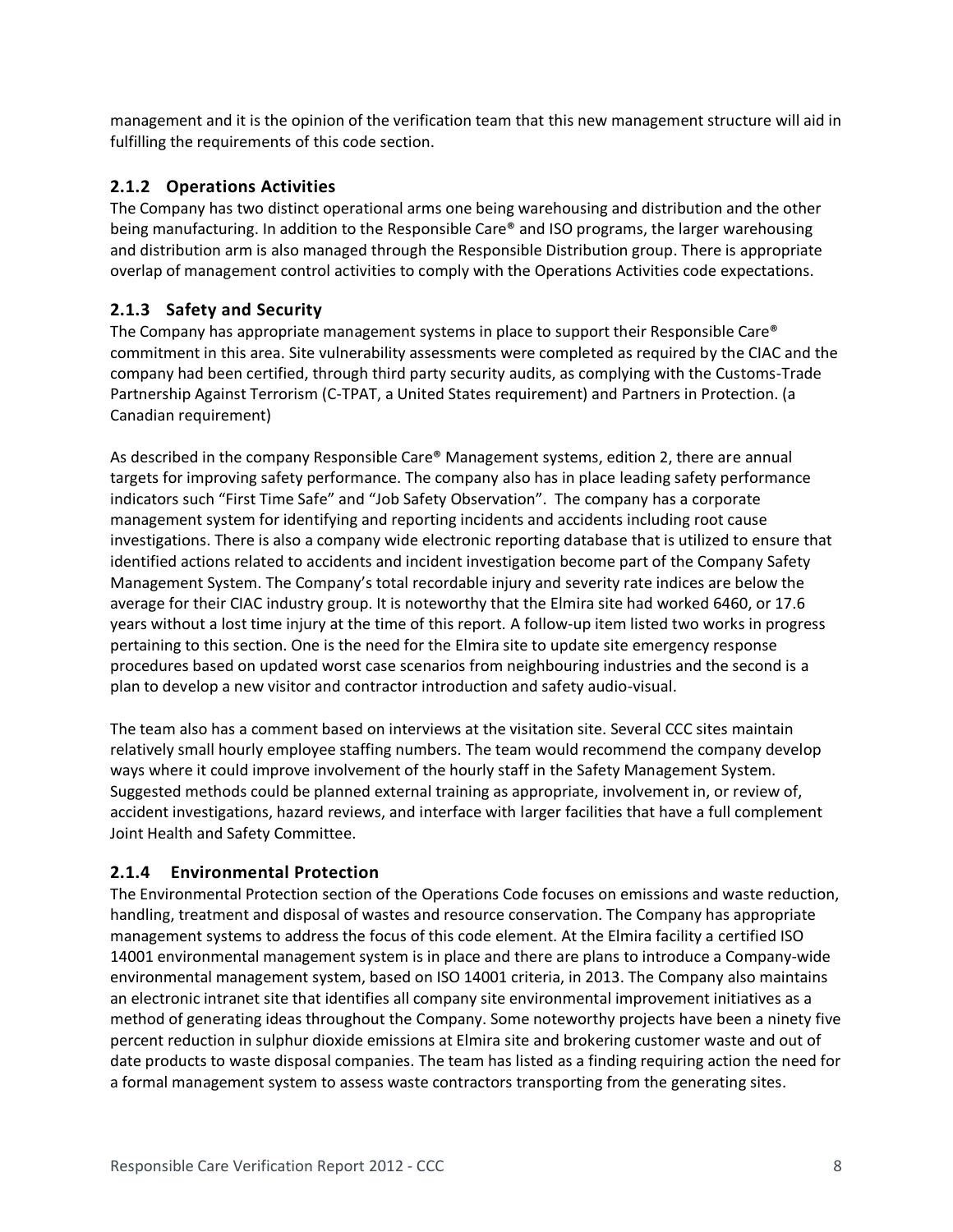#### **2.1.5 Resource Conservation**

Based on the business profile the Company has the greatest potential to address resource conservation through their transportation fleet. The Company does have active programs to increase the fuel efficiency and safety of the fleet through equipment upgrades and active electronic vehicle and driver management which in turn reduces the carbon footprint of the transportation fleet. There are also active plans to reduce energy usage at the Company's warehouses and manufacturing facilities. At Company facilities where product blending and transfer occurs nitrogen gas has replaced solvents as a flushing medium. In 2013 the Company will begin tracking water use throughout the organization with the goal of setting use reduction and conservation goals in the future.

#### **2.1.6 Promotion of Responsible Care by Name**

CCC has been an active promoter of the Responsible Care® codes and Ethic since the implementation of Responsible Care® within the CIAC. Company managers have always been active participants on Association committees and at the director level of the Association. The Responsible Care® Logo and other identification has been present on company vehicles, at warehousing and manufacturing sites and on company correspondence and public presentations. Based on the revised formal code requirement of "promoting Responsible Care® by name" the team would recommend that CCC review their promotional activities and develop a set of policies, leading indicators, benchmarks and reviews that would guide the Company to the fore front in this area. As an example, if the Company plans to maintain promotional brochures and other hardcopy materials in addition to the website the present brochure should be updated and refreshed. The team also recommends that the company develop teaching and training processes that link Responsible Care® to the everyday activities of the hourly employees. CCC has been supporting and participating in the development of a case study by McMaster University on the impact of Responsible Care® in a community.

## 2.2 Team Observations Concerning Stewardship Code

#### **2.2.1 Expectations of Companies**

The Company has in place appropriate management systems to comply with the expectations of this code section. At both the manufacturing and sales and distribution divisions of CCC specific management systems address this requirement. In the past the CCC group have been proactive in promoting Responsible Care® through their industry specific associations and participated in the improved safety design of rail cars and bulk trailers to transport fuming sulphuric acid. The Elmira site has also been instrumental in supporting and directing the work of the Township CAER Group.

#### **2.2.2 Expectations with Respect to Other Parties**

CCC has always been a leader in managing their interface with suppliers, customers and third party support entities. Examples that have been cited earlier in this report are proactively developing more eco-friendly replacement raw materials for customers and brokering waste disposal solutions for customers. In addition CCC has an inactive product review process that prompts a review of material safety data sheets and other pertinent risk information for products that have been in inventory but inactive for two years. In early 2012 as part of the rebranding initiative at CCC the company introduced the concept of "Intelligent Delivery" as a vehicle to highlight and focus company logistic expertise and their commitment to the Codes and Ethic of Responsible Care®. There is one work in progress related to this section and that is a plan to revise the Service Provider Protocol to reflect product end use in areas such as "technical" and "food grade". The team listed as an improvement opportunity the formalization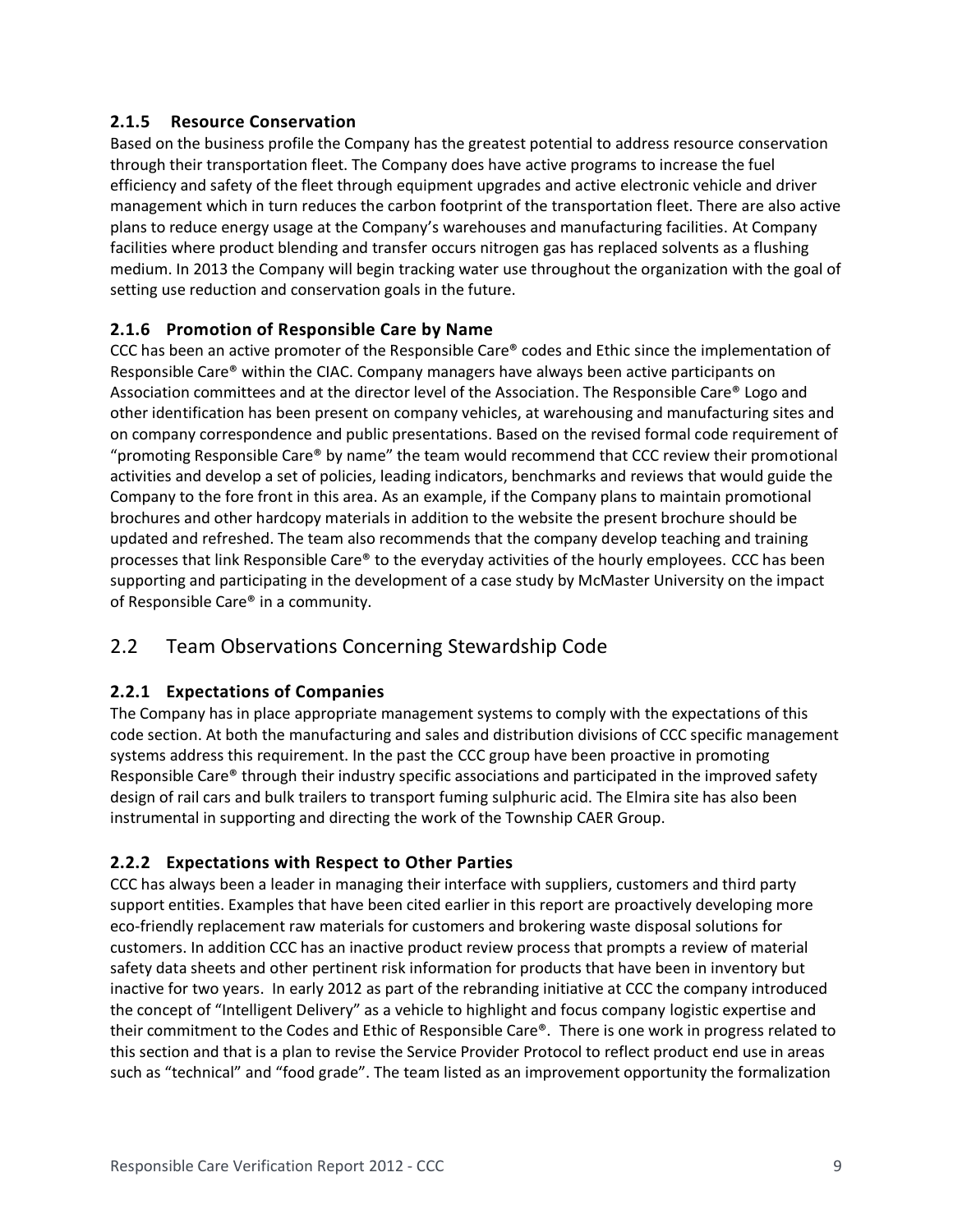of a document that focuses on evaluating chemical suppliers from developing countries. CCC has had an informal process in this area for several years.

## 2.3 Team Observations Concerning Accountability Code

#### **2.3.1 Operating Site Communities**

While CCC had a management system to address the requirements of this code section there were several improvement opportunities listed in the previous verification report. The Company has responded to these suggested improvements and thus has improved the management systems supporting this code section. As an example there are now site community representatives that are in regular communication with each site, lobbying by CCC has resulted in community emergency response exercises in the Colborne, Brampton and the Elmira areas. Risk information from companies participating in the Woolwich CAER Group (Elmira) has been disseminated to the community. The Brampton site has successfully established contact with a local Mosque that falls within the site worst case scenario impingement area to relay risk and shelter in-place information. Because of the facility location the Brampton site struggles with developing permanent community contacts that are not related to the community emergency services. It was suggested during the review of this section with Company officials that there would be a benefit to inviting the site community representatives to observe in-house emergency exercises when they occur.

#### **2.3.2 Other Stakeholders**

As a company CCC has traditionally been one of the more active CIAC member companies with company Executive Contacts and managers voluntarily participating at the CIAC Leadership Group level and at the managerial level in CIAC Responsible Care® subcommittees. Company representatives from the Brampton site have been instrumental in reenergizing the Ontario Region TransCAER activities which should make the TransCAER outreach process in Ontario more effective than in the past. CCC has also actively recruited potential CIAC member partners from their business contacts by promoting the Ethic and advantages of Responsible Care®. In Elmira CCC has spearheaded the lobbying of the Regional and Provincial governments concerning the laws governing residential development infringement on industrial worst case scenario impingement zones. The CCC Delta BC location was nominated for an Ethical Business award which was the result of an outreach process with a local environmental NGO. The Company has recently improved their website as it embarked on a plan to utilize all aspects of social media to improve their stakeholder interface.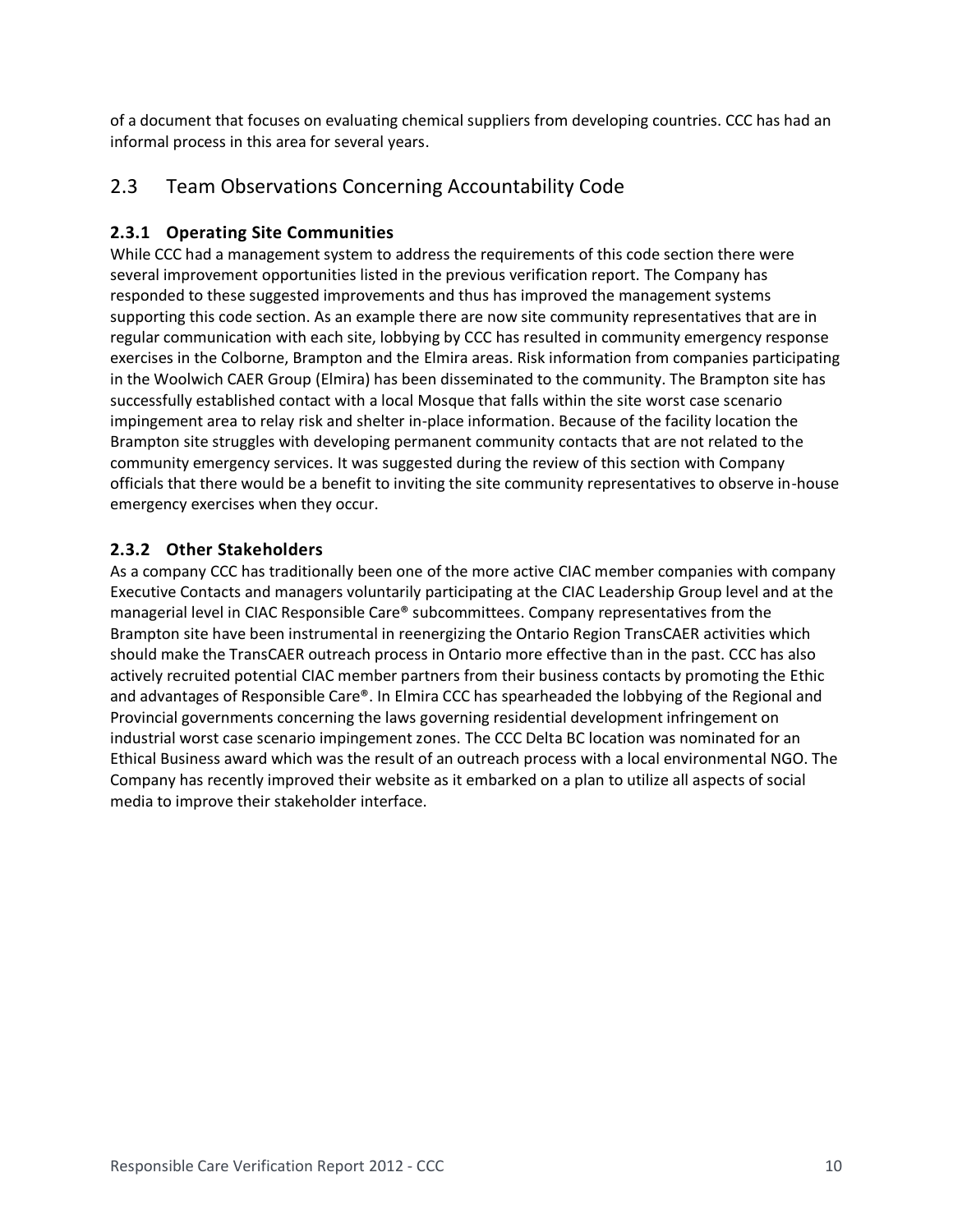# 3. TEAM OBSERVATIONS ON THE COMPANY MANAGEMENT SYSTEM

It is a requirement of Responsible Care that companies have a documented, self-healing management system or systems capable of identifying and responding to deficiencies and otherwise supporting continual improvement across all company business units, functions, and sites and as a framework for implementing the Responsible Care Commitments.

The verification team studied CCC management system(s) and compared and contrasted the attributes of that system(s) to those of a self-healing overall management system as discussed in the CIAC Management System Guide. The verification team's related observations to the company management system(s) are as follows:

## 3.1 Observations on the PLAN Step

During the PLAN Step of the management system, the company decides what the goals of the company are and how they will be met. In determining those goals, it is expected the company will look inward, across its operations, but will also look outward, considering the expectations of: stakeholders; regulatory requirements; relevant CIAC Responsible Care Commitments and supporting tools; and other industry benchmarks. In considering the PLAN Step of CCC management system, the verification team observed the following:

The Company recently reorganized at the upper managerial level and this new organization is better equipped to apply the Company Responsible Care® Management system unilaterally across Canada. This reorganization is also more inclusive with representatives from manufacturing and sales and marketing participating in the overall Steering Committee function. The Company has a well-defined planning process that addresses the commitment to Responsible Care® and the ISO certifications for quality and environmental management. In addition the process addresses legislated requirements and both company and site specific goals such as worker safety performance.

The team has listed as an improvement opportunity the need to develop a benchmarking management system to aid in the development of objectives in the planning process.

## 3.2 Observations on the DO Step

During the Do Step in the management system, the company converts the decisions of the PLAN Step into action and ensures awareness and understanding by all involved. It is expected that the company will implement an organizational structure, assign responsibilities to appropriate personnel, supply sufficient training and resources to execute planned actions and develop and document standards, procedures and programs, as applicable. In considering the DO Step of CCC management system, the verification team observed the following:

CCC has implemented a formal organizational structure that manages all the company functions including Responsible Care. The Company has assigned responsibility to appropriate people and/or teams for all PLAN-DO-CHECK- ACT aspects of the overall management system and for each sub-system. The company maintains the corporate Responsible Care® Implementation Guide as a reference document to produce various operational manuals pertaining to each site. The CCC Quality Procedures Manual (ISO 9001:2008) is designed to support the clauses of the Quality Management Systems Manual. The manuals are reviewed and updated as required. The contents of the CCC Sulphur Products Environmental Procedures Manual (ISO 14001:2004) are designed to support the clauses of the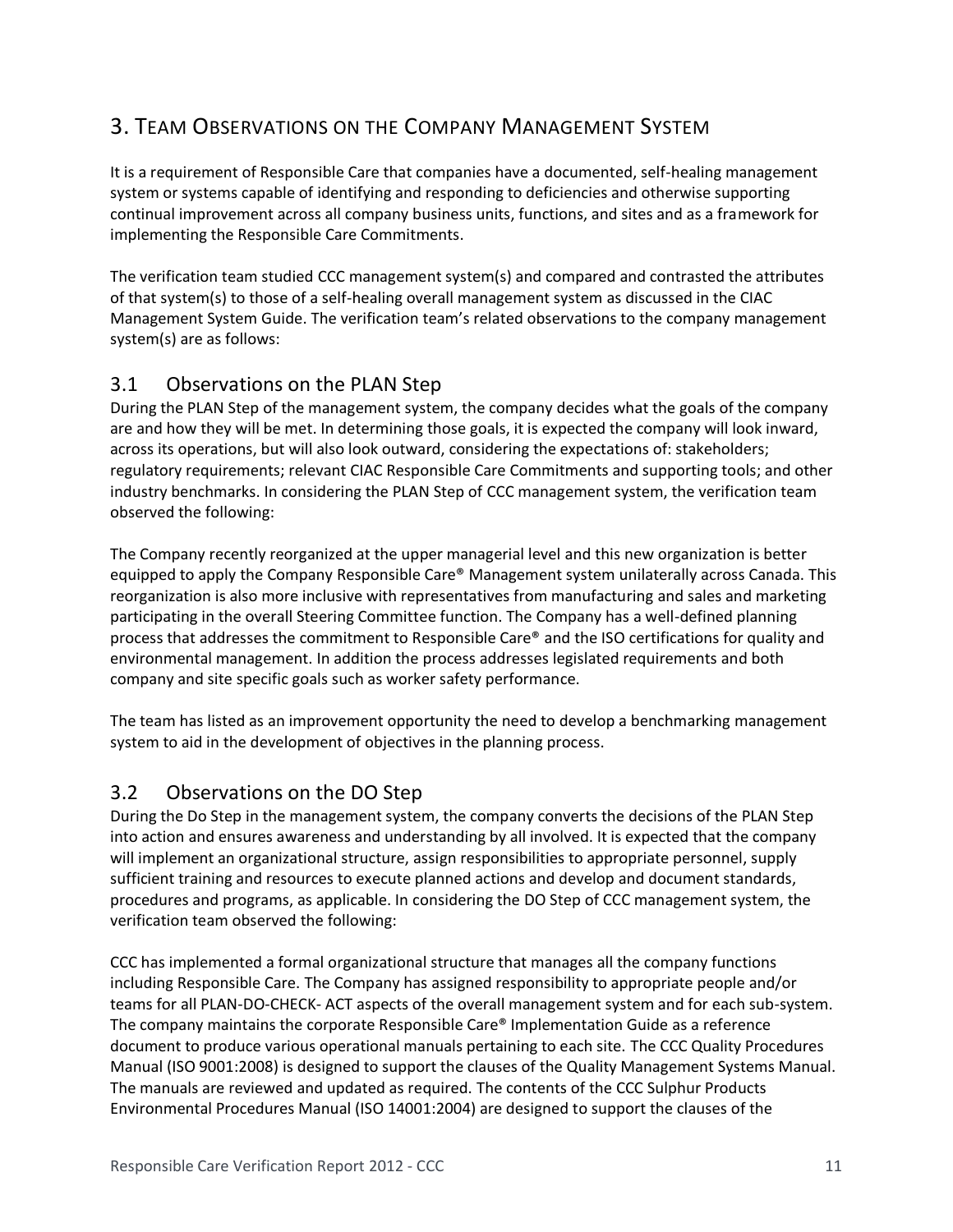Environmental Management Systems Manual. The manual is reviewed and updated as required. The Company has established ongoing training for people (including awareness of Responsible Care® and its requirements). The company maintains a documented Responsible Care® Management System as part of the overall Management system targeted to verifiers and others who need to understand the overall approach of the company to managing its affairs, including Responsible Care.

## 3.3 Observations on the CHECK Step

During the CHECK Step in the management system, actions carried out in the DO Step are assessed to determine if they are actually being carried out according to plan, and whether they are achieving the desired outcomes and delivering continual improvement. Here, the overall management system and components will be reviewed along with employee competences for assigned responsibilities, internal and external audits will be undertaken, incidents will be assessed to identify root causes, and performance measurement will be conducted and reviewed.

In considering the Check Step of CCC management system, the verification team observed the following:

Internal and external audits are conducted annually to confirm that the operations management system comprising of Responsible Care ® and Responsible Distribution<sup>®</sup>, ISO9001: 2008 and ISO14001: 2004 (CCC Sulphur Products only) is in-place and adequate. Audit teams of CCC employees assigned by the Director, Product Stewardship & Risk Management, conduct internal site audits annually. External audits are conducted every 3 years by CIAC verification teams (Responsible Care®) and annually by  $3^{rd}$  party registrars (ISO programs). The 3<sup>rd</sup> party registrar audits are conducted on a rotating basis at the various sites, whereby 2 sites are audited annually. Each site utilizes Environmental, Health and Safety compliance check software at operating sites to assist in auditing against conformance to current laws & regulations. An Environmental, Health & Safety Scorecard tracks site performance and measures key environmental, health and safety areas. The report is distributed to Executive Management Committee members and site managers on a monthly basis and is part of the E.H. & S. report to the Board of Directors. The site's scorecard related performance calculates as 25% of the site manager's annual bonus. Various management system spot checks occur on an ad-hoc basis throughout the year as conducted by various government agencies i.e. federal, provincial and municipal to ensure adherence to applicable laws & regulations and customer supplier audits as captured in the critical issues system.

On an annual basis senior management sign a "Commitment to Environmental, Health & Safety and site managers sign a "Commitment to Responsible Care®. Target performance measurements are evaluated in performance reviews conducted annually for all employees.

# 3.4 Observations on the ACT Step

During the ACT Step in the management system, the company translates the results of the CHECK Step into corrective actions for improvement. This includes revisiting the PLAN Step to decide whether changes are needed to the company's stated goals or action plans, policies and procedures for achieving those goals. Considerations when examining the Act Step include whether and how: audit and review findings are responded to; performance is communicated internally and externally; employee and contractor performance is rewarded and corrected, etc.

In considering the Act Step of CCC management system, the verification team observed the following: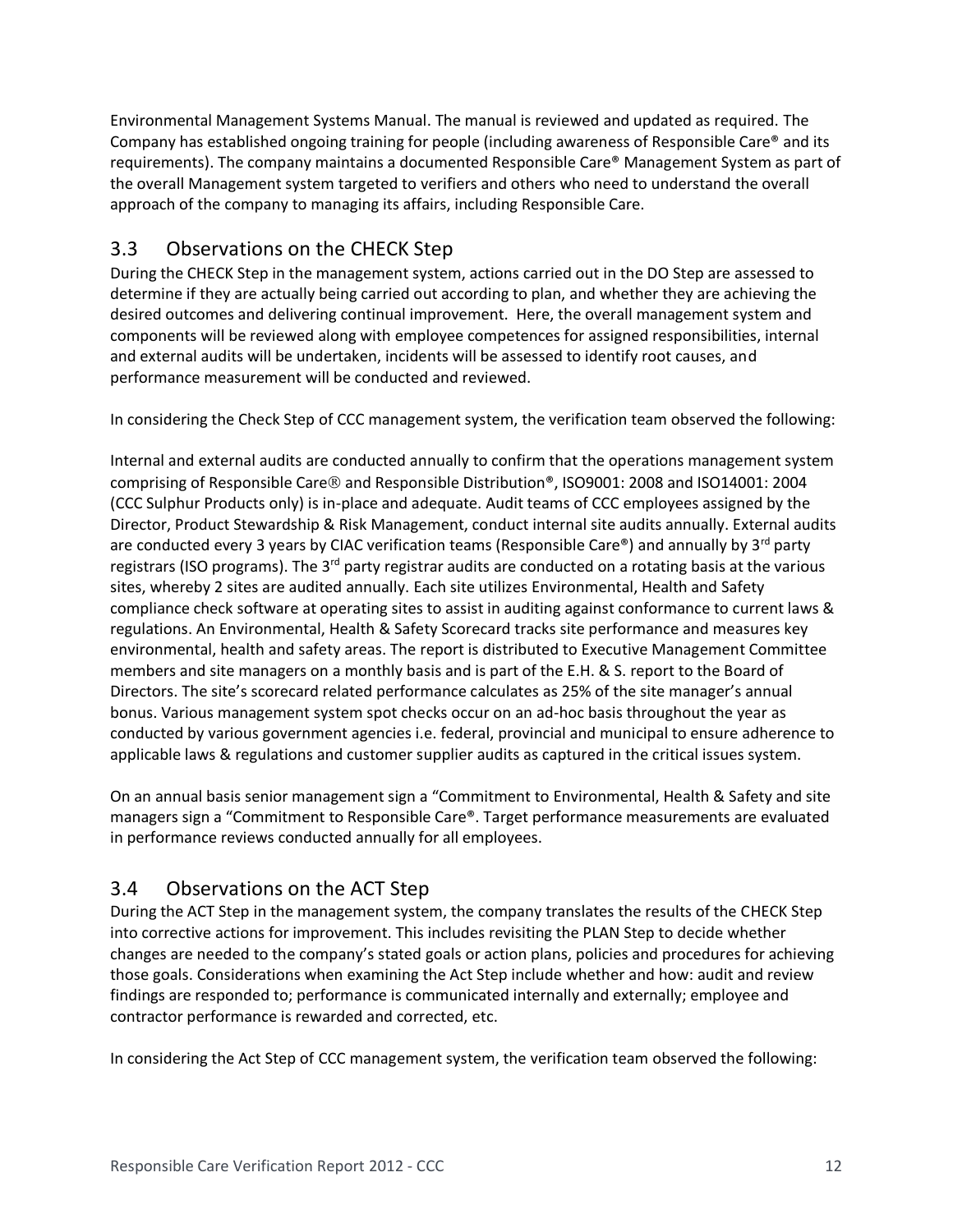When audit reports are received it is the specific responsibility of each manager to review and act upon the relevant audit findings pertaining to their area of responsibility. Throughout the year management system goals and objectives may require adjustments depending on quarterly progress reviews, upset conditions or adjustments to priorities as a result of external issues. On an annual basis the Corporate Director, Product Stewardship & Risk Management compiles a summary of all audit reports and action taken on findings from the reports which is then reviewed by the President and the Company Responsible Care® Coordinator. Based on this review and other annual performance results, the President signs the annual CIAC generated commitment letter attesting to the Company's adherence to the CIAC Responsible Care® Commitments.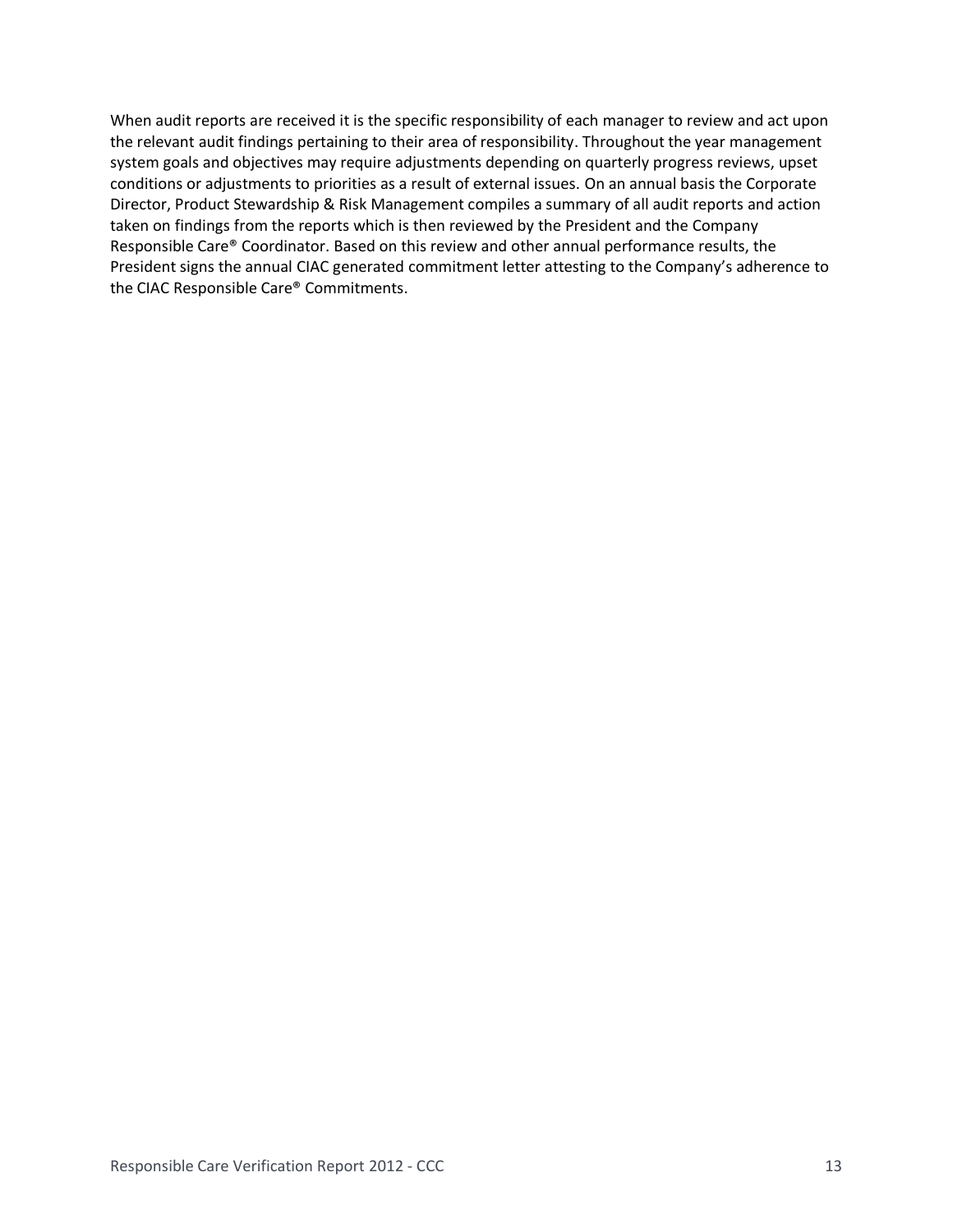# 4. TEAM OBSERVATIONS ON THE RESPONSIBLE CARE ETHIC AND PRINCIPLES FOR **SUSTAINABILITY**

Each CIAC member company is formally committed to the ethic of "*Doing the right thing, and being seen to do the right thing*." This ethic, along with the principles for sustainability are expected to guide the company's decision making and practices. In conducting the verification, the team is looking to understand how well the ethic is understood and adopted within the company, and the degree to which the principles inform the manner in which the company does its business.

The verification team carefully observed CCC decision making processes and actions and compared and contrasted the attributes of those with the attributes of a company guided by the Responsible care Ethic and Principles For Sustainability as discussed in the Responsible Care Commitments (Appendix E). The verification team's related observations on the company's application of the *Responsible Care Ethic and Principles for Sustainability* are as follows:

**Attachment 1A contains a synopsis of how CCC processes and management systems relate to the Principles for Sustainability.**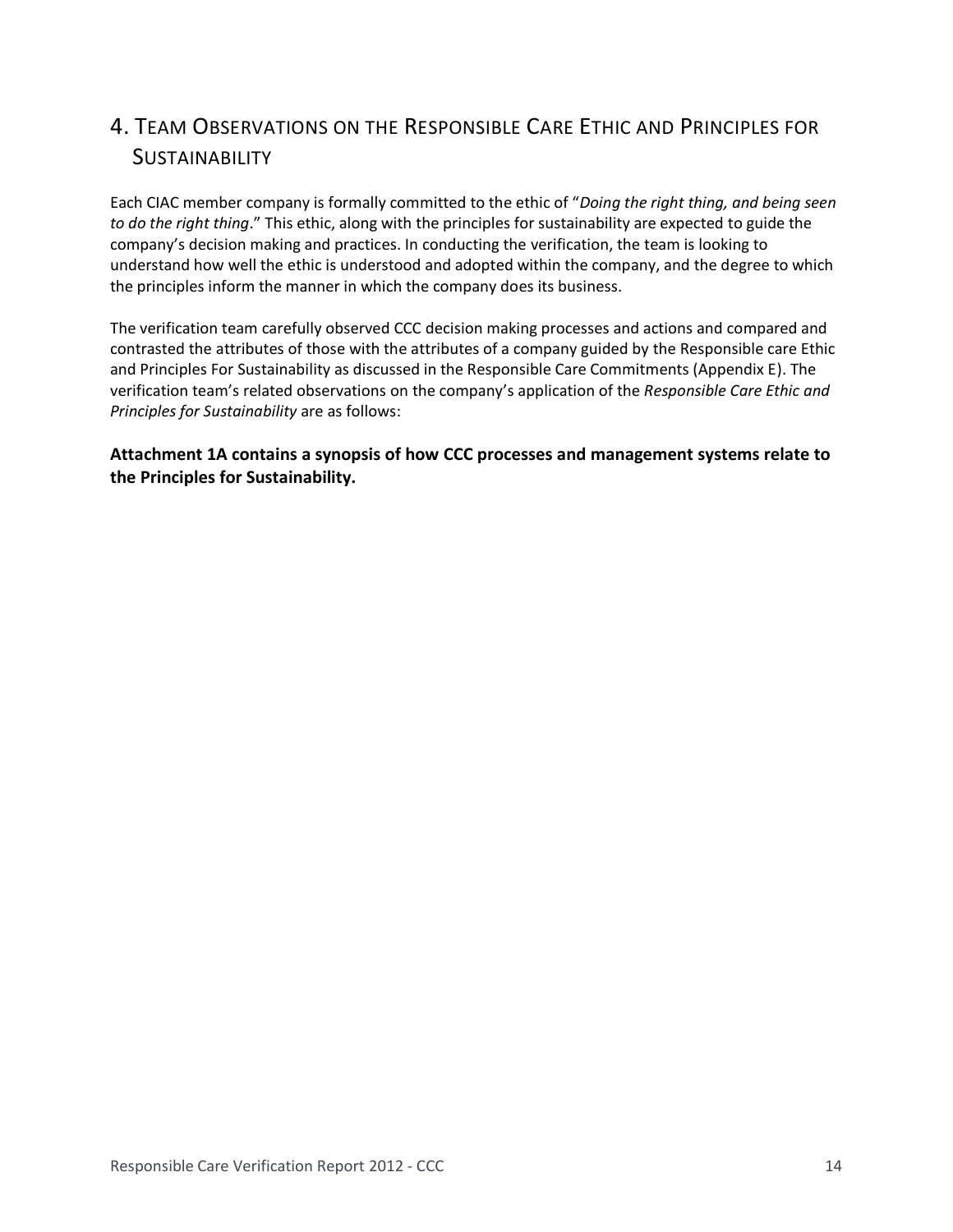# **ATTACHMENT: 1A**

## **THE RESPONSIBLE CARE ETHIC AND PRINCIPLES FOR SUSTAINABILITY**

- **WORK FOR THE IMPROVEMENT OF PEOPLE'S LIVES AND THE ENVIRONMENT, WHILE STRIVING TO DO NO HARM. CCC is very active in this area with identifiable management systems to support this principle. As exemplified by the following: the sulphur division has reduced the Elmira site sulphur dioxide emissions by 95% while doubling production. The CCC distribution system has greatly reduced the carbon foot print of their trucking fleet by equipment and technology investments to greatly reduce the fuel consumption.**
- **BE ACCOUNTABLE AND RESPONSIVE TO THE PUBLIC, ESPECIALLY OUR LOCAL COMMUNITIES, WHO HAVE THE RIGHT TO KNOW THE RISKS AND BENEFITS OF WHAT WE DO. CCC is very diligent in applying this principle. They maintain a community advisory panel in Elmira ON, they are a leader in the efforts of the Woolwich CAER group and they maintain contact with community representatives, where possible, between verification cycles. The Director, National Operations, is the Chair the "Comité Mixte Arrondissement et Industries" which functions as a CAER group. CCC has also launched an improved corporate website that is very informative about their company and the commitment to Responsible Care®. The company has also participated in a McMaster University case study on the "Impact of Responsible Care® on a Community".**
- **TAKE PREVENTATIVE ACTION TO PROTECT HEALTH AND THE ENVIRONMENT. CCC has in place a management philosophy entitled "Intelligent Delivery". In relation to this philosophy the company has several active processes to differentiate CCC from competitors. A great portion of this differentiation is related to Responsible Care®. As an example CCC has a process in place to identify and broker the disposal or recycling of waste product or process chemicals on behalf of their customers. There is also a management system in place to review product offerings that have been inactive for two years to ensure material safety data sheets and other risk information is current.**
- **INNOVATE FOR SAFER PRODUCTS AND PROCESSES THAT CONSERVE RESOURCES AND PROVIDE ENHANCED VALUE. CCC has in place a management system entitled "ECCCO PRODUCTS" which reviews, on a regular frequency, customer product uses and then identifies alternate products or raw materials that are more "eco friendly" for customer processes.**
- **ENGAGE WITH OUR BUSINESS PARTNERS TO ENSURE THE STEWARDSHIP AND SECURITY OF OUR PRODUCTS, SERVICES AND RAW MATERIALS THROUGHOUT THEIR LIFE CYCLES. As part of their overall product stewardship outreach management system CCC has made a concerted effort to implement a management system that pushes the traditional boundaries which is an expectation of Responsible Care®. An example of this effort is contacting their suppliers to ensure CCC has an up-to-date product restricted use list. A second example is identifying and contacting companies that "resell" CCC product offerings to ensure they have the appropriate environmental, health and safety information to relay to their customers.**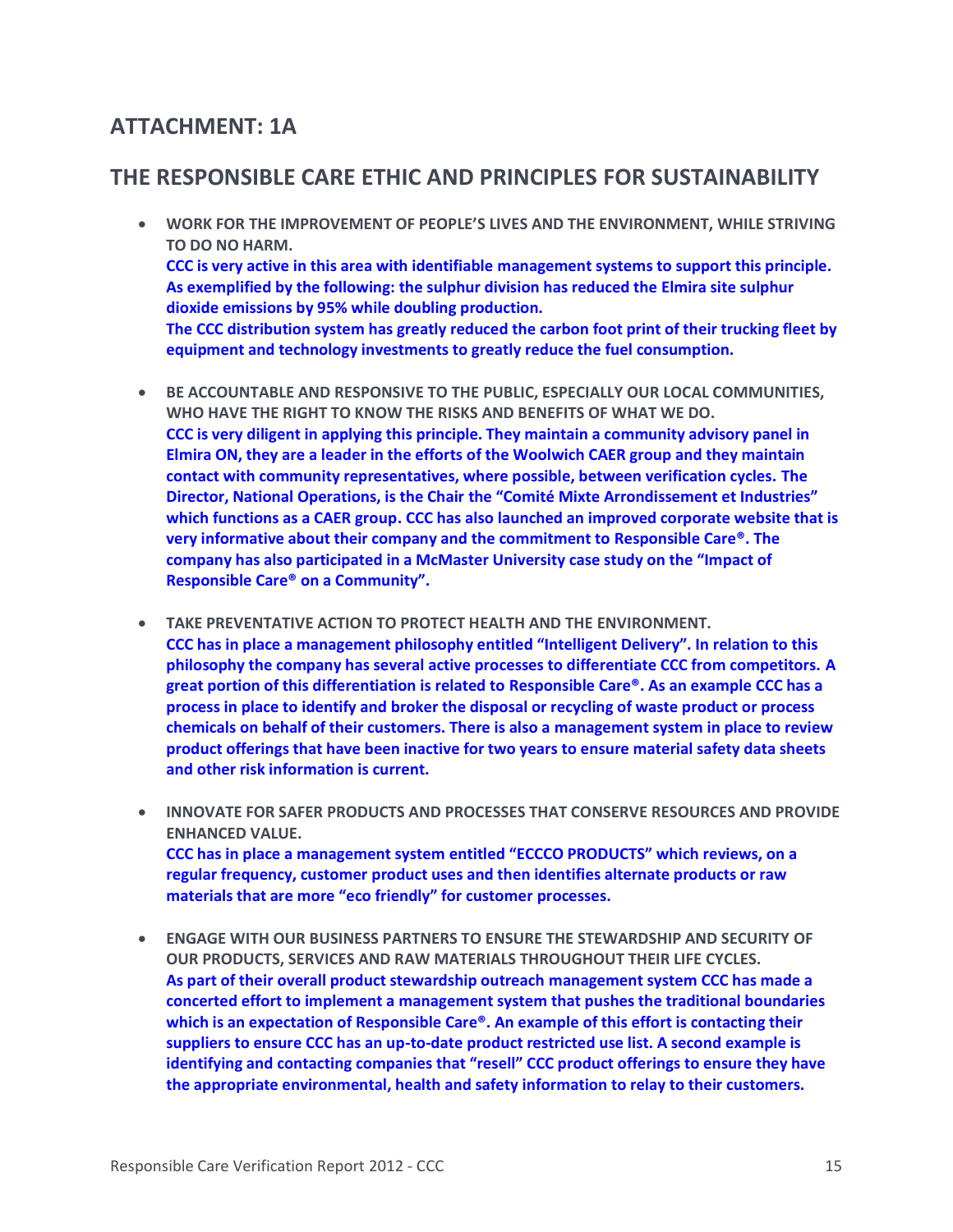- **UNDERSTAND AND MEET EXPECTATIONS FOR SOCIAL RESPONSIBILITY. The company generally does well in this area but the team has listed as an improvement opportunity a need to formalize the Company commitment in relation to Social Responsibility. The improvement opportunity would be for a formal policy and general statement on social responsibility as related in Appendix A of the Responsible Care® Commitments booklet.**
- **WORK WITH ALL STAKEHOLDERS FOR PUBLIC POLICY AND STANDARDS THAT ENHANCE SUSTAINABILITY, ACT TO ADVANCE LEGAL REQUIREMENTS AND MEET OR EXCEED THEIR LETTER AND SPIRIT.**

**The Company is very active in this area through participation in the CIAC and through membership and participation in the Canadian Association of Chemical Distributors. As an example CCC, at the corporate level, with support of the Elmira community have led efforts to change the Ontario Provincial and Regional industrial zoning criteria related to development within site worst case scenario impingement areas. These efforts have successfully halted a planned residential development that would have been within the impingement area of the Elmira site.** 

• **PROMOTE AWARENESS OF RESPONSIBLE CARE, AND INSPIRE OTHERS TO COMMIT TO THESE PRINCIPLES.**

**The company has management systems in place that guide company employees in various methodologies to inspire their business partners and contacts to aspire to the principles of Responsible Care®. As an example CCC has mentored and supported for CIAC membership a bulk carrier company and a water treatment chemicals producer.**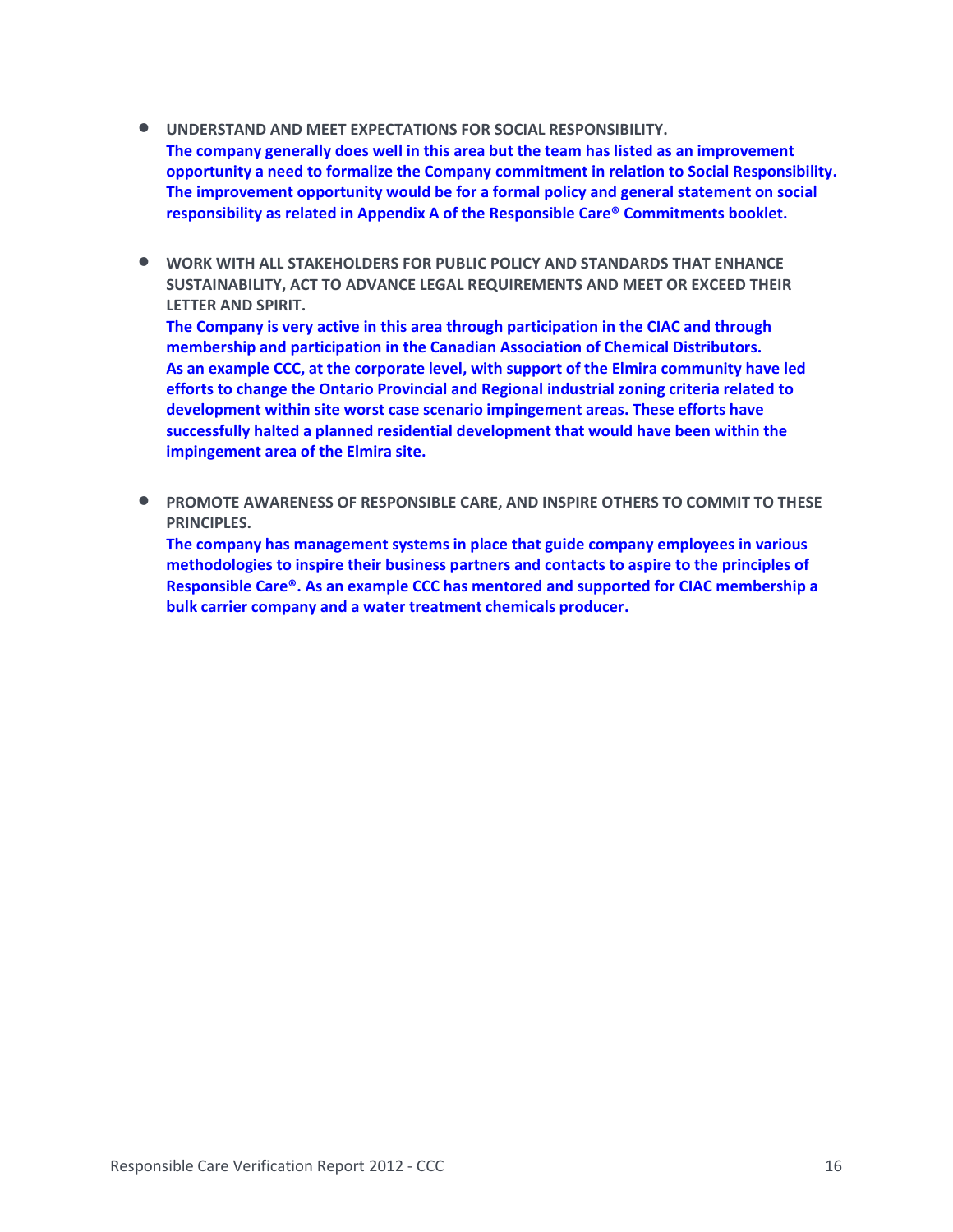# 5. VERIFICATION TEAM CONCLUSION

As a result of the examination conducted, and in consideration of the observations communicated within this report, the verification team is of the opinion that the Responsible Care Ethic and Principles for Sustainability are guiding company decisions and actions, and that a self-healing management system is in place to drive continual improvement. The team believes that the company is capable of responding to the range of Findings Requiring Action identified during the verification, as summarized in the Executive Summary and discussed in detail in the report. The verification is complete and no further involvement is required by the verification team**.**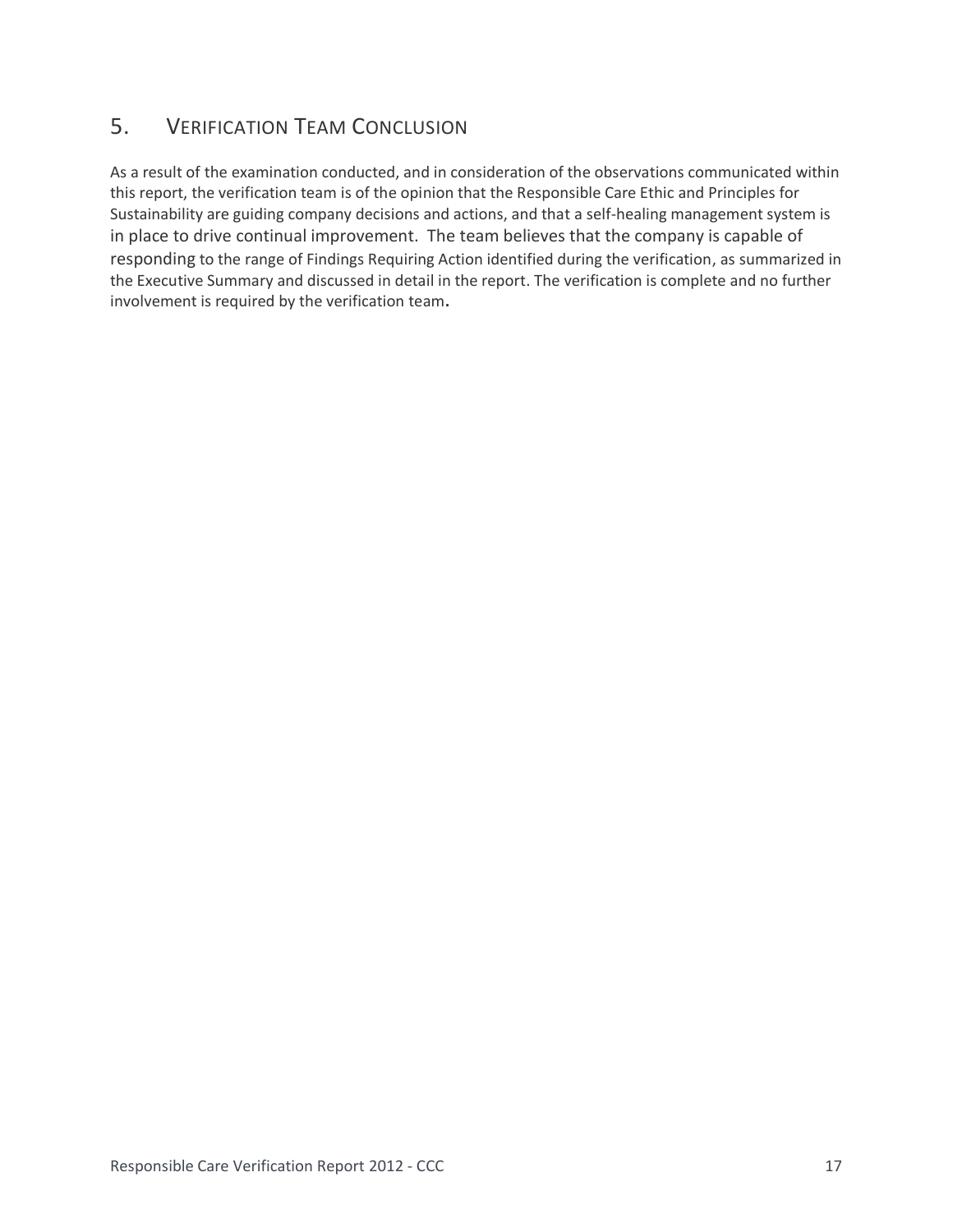# ATTACHMENT 1

## COMPANY RESPONSE TO VERIFICATION TEAM REPORT

On behalf of CCC I have reviewed this verification report. The observations and conclusions contained in the report have been discussed with the verification team.

CCC found this verification process to be very valuable in helping establish our benchmarks relative to the balance of the Chemistry Industry and looks forward to continuing progress on all facets of our Responsible Care program. From a verification standpoint, this has been the best verification process that the association has developed.

CCC will communicate the results of the verification exercise with its CIAC peers at their next meeting, and will discuss the verification results with our stakeholders, including those representing communities near our operating sites.

We will give consideration to the Improvement Opportunities identified by verification team and will assist the CIAC in communicating and sharing the identified Successful Practices to other CIAC members. Plans will be developed and implemented to respond to the Findings Requiring Action identified by the verification team. Our progress in implementing those plans will be discussed when preparing our Annual Statement of Re-Commitment to Responsible Care, and communicated to the verification team at the time of our next verification.

Marty Byron Director, Responsible Care and Sustainability CCC January 24, 2013